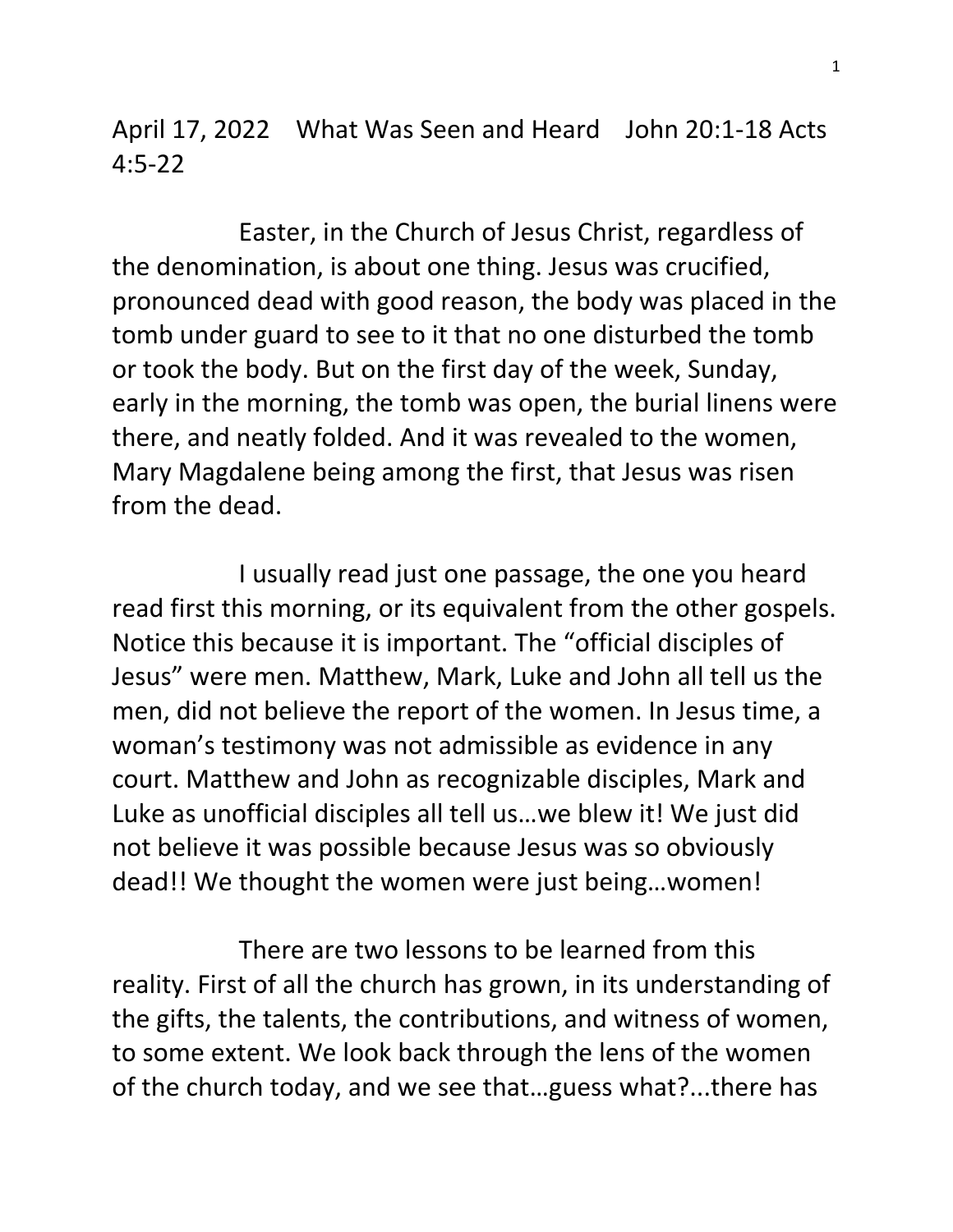never been a time when their witness was less than faithful. They worked hard to support the cause, as they do today. And they paid a price for it in the very real and violent world.

 In John chapter 20, the great disciple and apostle, John tells us, he looked inside the tomb. And he believed. Believed what you may well ask? He believed the body was gone. He believed the linen was all there. Neatly folded. The cloth that would have covered Jesus head separate from the linens that wrapped the body and held the myrrh and aloes in place. John specifically tells us… "He and Peter still did not understand from Scripture that Jesus had to rise from the dead." (John 20:9) Jesus told them numerous times that this must happen. It went in one ear and out the other.

 Do you realize what a dramatic confession this is? The Bible says John wrote in his own chosen words. I didn't believe it. Peter didn't believe it. The first to hear and see and believe, are the women named in the Gospels. Mary Magdalene is one of them. Mary the mother of Jesus was one of them. Salome was one of them. The other Mary was among that number. Not Peter, not John. Not until they were face to face with Jesus, risen from the dead. Each Gospel writer makes a form of that same confession. Thomas gets a lot of heat from us for not believing. There is little difference between Thomas and the others who make up the Twelve.

 But that is also one of the reasons I took the time and made the time to read the passage from Acts 4. Things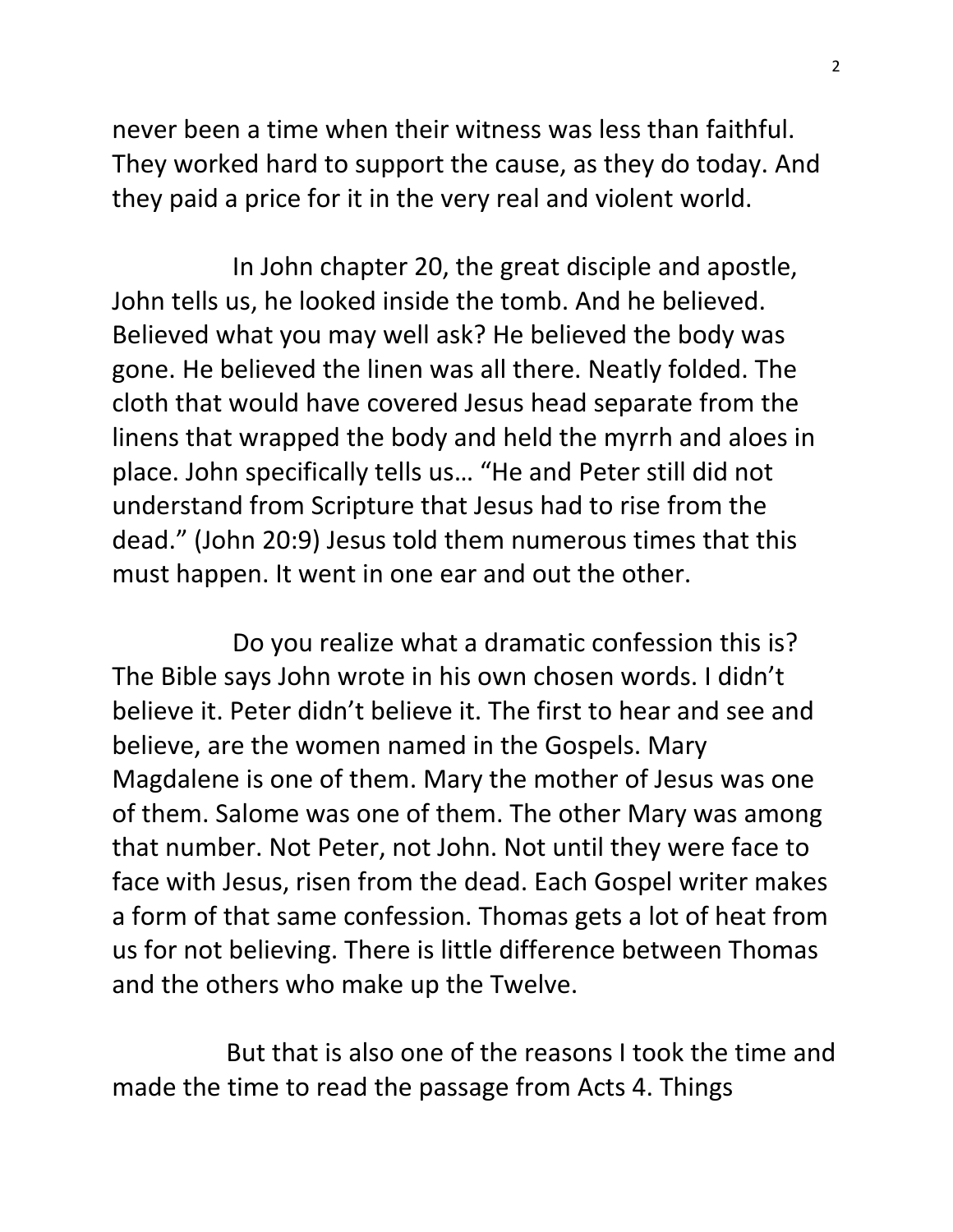happened between John 20 and Acts 4. Time passed. At evening on that first day of the week the disciples, a crowd of the followers of Jesus gathered together in the Upper Room. They are confused. They do not really know what to make of the words of the women, except as Dr. Metherell said to Lee Strobel, seen and heard, physically present among the living? "Dead men do not normally do that!" John tells us they gathered in that Upper Room. I have been there. That building still stands in Jerusalem. It is continually visited by Pilgrims to Israel. John says they were afraid for their lives. They made sure the doors were locked so that no one could break in and arrest them easily.

 Jesus came and stood among them. HE said, "Peace be with you." And then HE showed them HIS wounds. HIS hands, HIS side where the spear pierced him, tore his lungs and burst HIS heart. And they were overjoyed! HOLY…God! That is the bridge between John 20 and Acts 4. They see HIM in the Upper Room. Thomas is not there. The next Sunday they gather again and Thomas says, I don't buy it. I would need to touch the wounds before I would believe it. And Jesus came and stood among them (John 20:27) Jesus offers HIS wrist…"Put your finger here." "Put your hand into the wound in my side, here." And Thomas gasps and says, "My Lord, my God."

 In fact John 21 begins with yet another occasion when Jesus meets the disciples on the shores of the Sea of Tiberius. The note at the bottom of the page tells us that is the Sea of Galilee. The Romans are giving new names to the old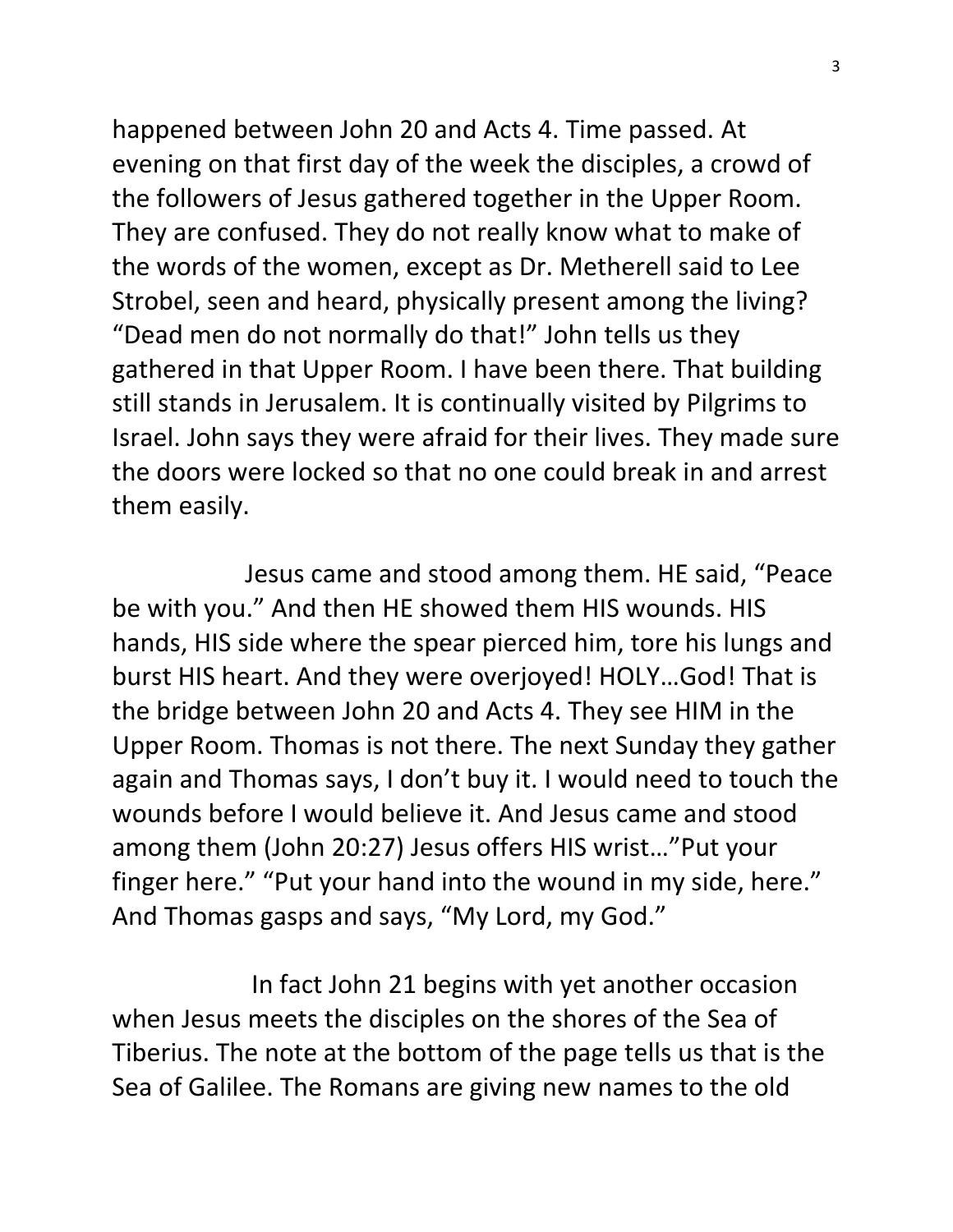places. Christians and Jews use the old names. They are part of our faith heritage. That is where Jesus called Peter and John to "follow HIM." Three years before. Jesus repeats the experience. They are starting over. This time it is not Sunday School….it is a post resurrection experience, so that they will do Acts 4.

 And what I want you to remember, is that for John and Peter, James and Matthew and the rest of the Twelve. It was not one experience of the resurrected Jesus being with them and involved again in their lives. It is like what Paul told the Corinthians when he repeated that creed, he had been taught when he came to faith…Jesus appeared to Peter, then to the Twelve, after that HE appeared to more than 500 at one time. Some have passed but most of them are still alive…you really should talk to them, ask them what they saw, what they heard, it will change your life! It was part of how Saul of Tarsus became Paul the apostle. Then Jesus appeared to James, his younger brother… who like Thomas did not believe…until he did. Then Jesus appeared to all the apostles again. And last of all of course, HE appeared to Paul, and Paul knew at once who it was that spoke to him out of a burst of blinding light. And Paul told the Corinthian believers… "whether it was I, or they, this is what we preach. And this is what you believed."

 It was never one appearance. And the silence of the opposition that plotted and planned and made the crucifixion happen is deafening. Acts 4 is not a matter of years later, it is a matter of a few weeks. A crippled man, who is widely known for his being crippled, is suddenly and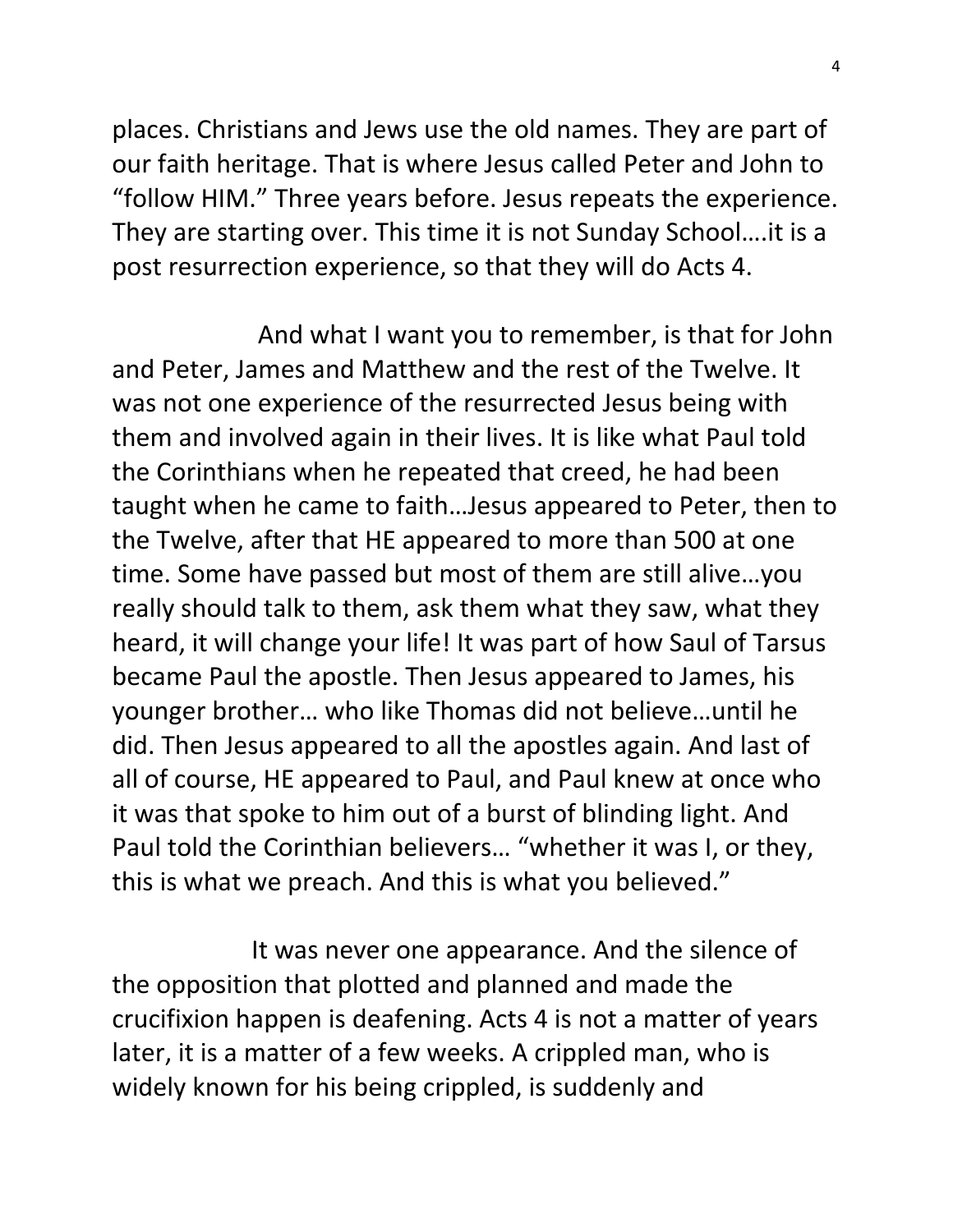miraculously healed. He had been begging. He asked for money. Peter said, "Gold and silver have I none, but what I have I give to you. In the name of Jesus Christ of Nazareth rise up and walk." And the man did. The result is that Peter and John are both arrested and brought before the Sanhedrin, the Rabbinical Council of Jerusalem. This is what they were afraid of when they hid behind locked doors in the Upper Room. But John and Peter are no longer the men they were. They have seen Jesus risen from the dead with their own eyes. Not once, not twice, a number of times and with 498 other believers on one occasion. They are not dreaming, and they are not caught up in how things were. So they take the Council to task. The crippled man is with them, walking, running, doing his thing with new legs and feet. Peter and John are told to cease and desist. And they have an answer. "Judge for yourselves. Is it right to obey you rather than God? We cannot help speaking about what we have seen and heard." (Acts 4:20)

 I have shared this with you before. I will do it as briefly as I can. Peter died in Rome. Crucified, head downward, at his request. He kept telling what he had seen and heard.

 James stayed in Jerusalem preaching about Jesus. Herod had him beheaded.

 John cared for Mary Jesus mother. He did time in a prison camp on the Isle of Patmos. Died a natural death. Think about that.

 Andrew preached in Scythia, Greece and Asia Minor. He was crucified on what we call St. Andrew's cross.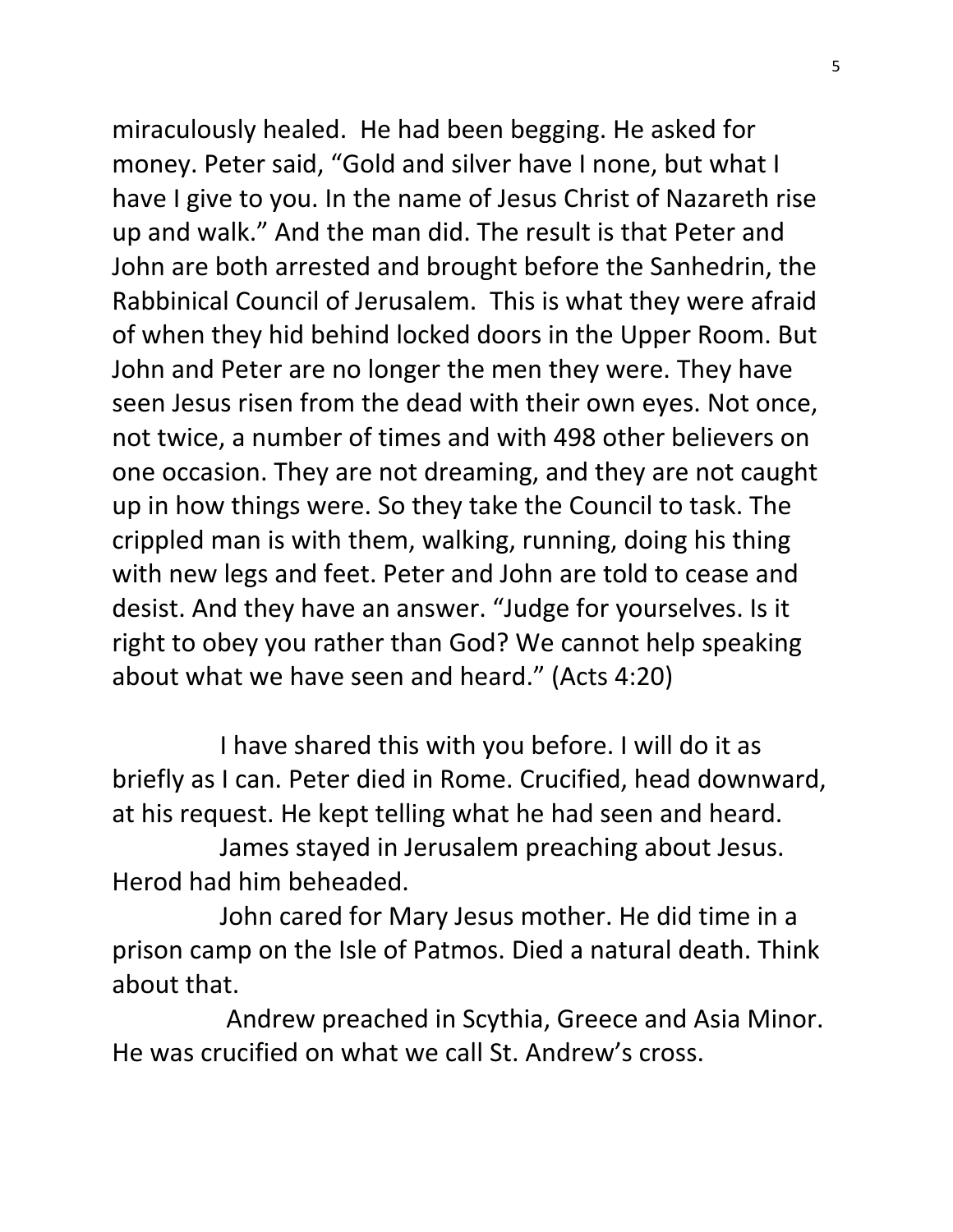Philip preached in Phrygia and was martyred at Hierapolis.

 Bartholomew was a missionary in Armenia, and was whipped till he died.

 Thomas was a missionary in Parthia, Persia and India. Was martyred near Madras on Mt. St. Thomas.

Matthew was maryred in Ethiopia.

 James the less, preached in Palestine and Egypt. He was martyred in Egypt.

 Jude preached in Assyria and Persia and was martyred in Persia.

Simon Zelotes, was crucified.

 Matthias was elected to replace Judas. He preached in Ethiopia and martyred there.

 Paul made a number of missionary journeys. He preached in Rome. Chained to a Roman soldier he preached to Caesar's household. He was beheaded in 67 AD. He wrote several letters to churches he had founded while confined in Rome.

 How did they become so brave? So steadfast? So faithful? Each one experienced seeing Jesus risen from the dead. And yet Jesus said this about you, about me. "Jesus said to Thomas, Because you have seen me, you have believed. Blessed are they who have not seen me, and have believed." (John 20:29) To God be the glory.

Let us pray;